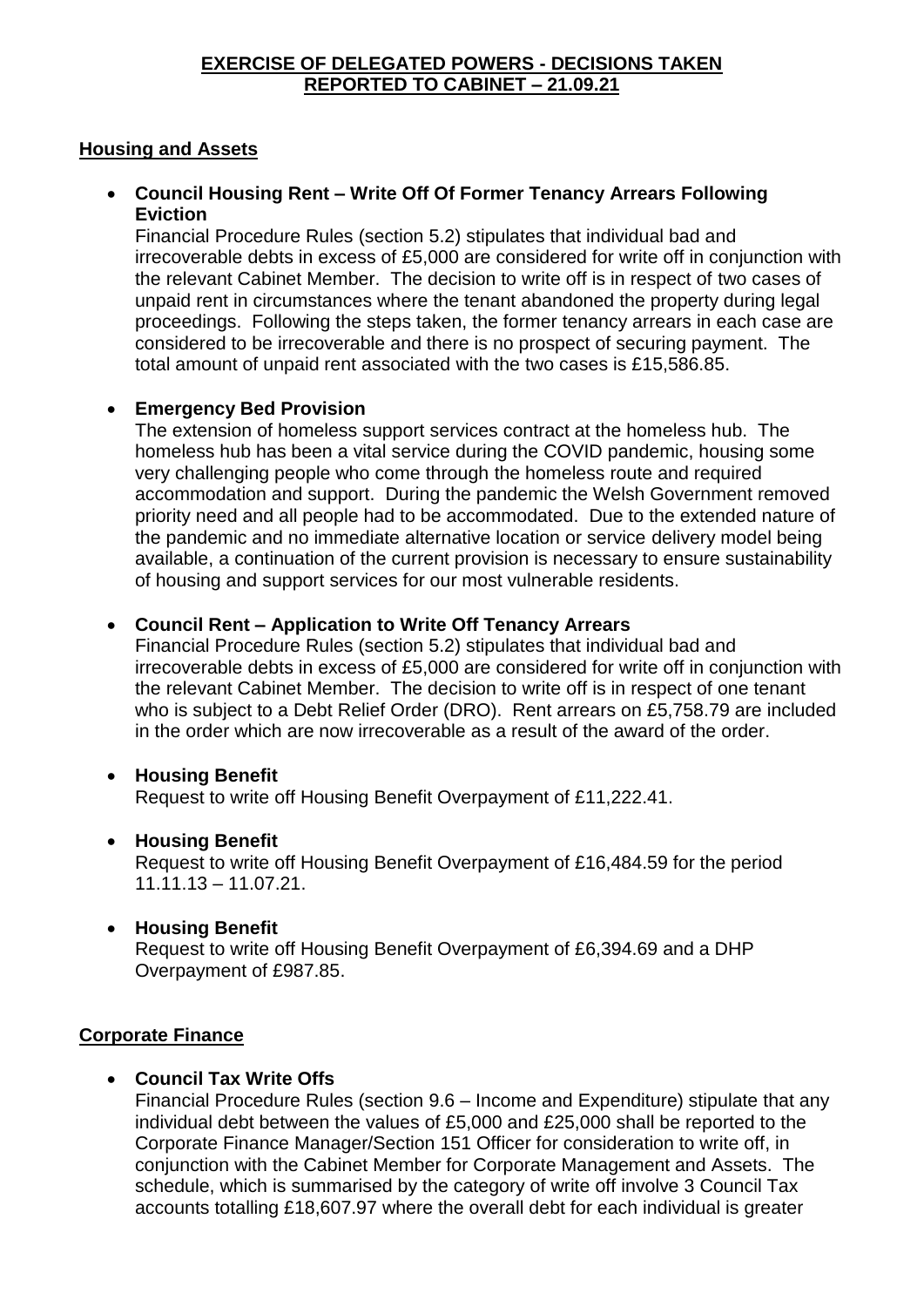than £5,000 and all recovery options available to us have been taken. The debts are deemed irrecoverable and therefore the write off of these debts is recommended.

## **Business Rates Write Offs**

Financial Procedure Rules (section 9.6 – Income and Expenditure) stipulate that any individual debt between the values of £5,000 and £25,000 shall be reported to the Corporate Finance Manager/Section 151 Officer for consideration to write off, in conjunction with the Cabinet Member for Corporate Management and Assets. The schedule, which is summarised by the category of write off involve 2 Business Rates accounts totalling £24,597.62 where the overall debt for each individual or company is greater than £5,000 and all recovery options available to us have been taken. The debts are deemed irrecoverable and therefore the write off of these debts is recommended.

## **Business Rates Write Offs**

Financial Procedure Rules requires the Corporate Finance Manager and the Cabinet Member for Corporate Management and Assets to write off debts between £5k and £25k. The outstanding debt for 2010/11 and 2011/12 relates to historical Business Rates owed by J White and Sons Ltd, totalling £19,622.33. The debt is now deemed irrecoverable and 'statue barred' and a write off is considered necessary.

## **Social Services**

## **Deed of Variation**

The Council has entered into contract with Hft to deliver Learning Disability Services on behalf of the Council. A variation to this contract is required to:

- o Update the sites which the service operates from
- o Make provision for any future changes in service locations
- o Amend the provision for leases to permit, as an alternative 'Tenancy at Will' (in addition to standard Fixed Term Tenancies).

## **Streetscene and Transportation**

 **The Flintshire County Council – Plymouth Street, Kingsway, Woodland Street, Queensway, Taliesin Avenue, Pippins Close, Griffiths Court, Garden Way, Mostyn Street, Gladstone Street, Llewellyn Street, Mill View Road, King George Street, Rowleys Drive, Health Street, Bridge Street, Henrietta Street, Rowden Street, Shotton Lane, Shotton. Proposed Prohibition of Waiting, Prohibition of Waiting at any Time, No Stopping, Limited Waiting and Removal of Waiting at any Time.**

To advise Members of the objections received following the advertisement of the proposed Prohibition of Waiting, Prohibition of Waiting At Any Time and Limited Waiting. No stopping and removal of Waiting At Any Time on the roads as listed above.

 **The Flintshire County Council – (Various Roads) (20MPH, 30MPH, 40MPH, 50MPH Speed Limits and Derestricted Roads) Order 201-**

To advise Members of the objections received following the advertisement of the proposed Various Roads (20MPH, 30MPH, 40MPH, 50MPH Speed Limits and Derestricted Roads) Order 201-